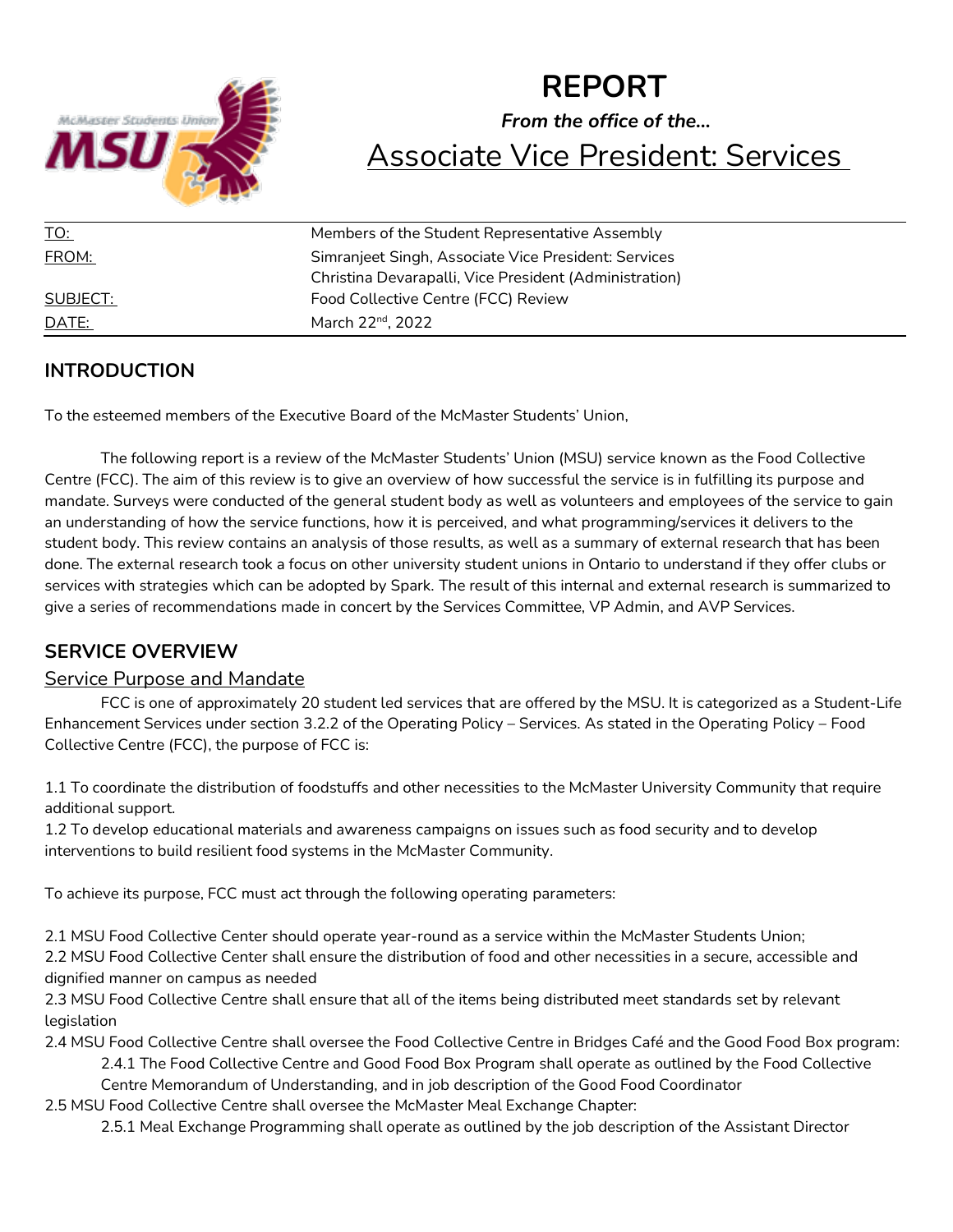## Service Structure

FCC is overseen by a Director and Assistant Director in part-time paid positions who then oversee a series of volunteers in various roles. The Director plays the main leadership role, with their purpose being to allow FCC to achieve its mandate and give support to the other executives in fulfilling their responsibilities. All roles as per the service operating policy detailed below:

### **3.1 The Director, who shall:**

- 3.1.1 Be responsible for managing all activities of the MSU Food Collective Centre;
- 3.1.2 Perform duties outlined in the MSU Food Collective Centre Director job description;
- 3.1.3 Be hired by a hiring committee struck by the Executive Board that shall consist of:
	- 3.1.3.1 The outgoing Director,
	- 3.1.3.2 The Vice President (Administration)
	- 3.1.3.3 One (1) Executive Board Member

#### **3.2 The Assistant Director, who shall:**

3.2.1 Be responsible for overseeing the Meal Exchange McMaster Chapter;

3.2.2 Assist the MSU Food Collective Centre Director in overseeing all other activities of the MSU Food Collective Centre;

3.2.3 Be responsible in ensuring that the expectation outlined in the job description of the Promotions Coordinator and Events Coordinator are met;

3.2.4 Perform duties outlined in the MSU Food Collective Centre Assistant Director Job description

3.2.5 Be hired by a hiring committee struck by the Executive Board that shall consist of:

3.2.5.1 The incoming MSU Food Collective Centre Director;

3.2.5.2 The outgoing MSU Food Collective Centre Assistant Director;

- 3.2.5.3 The Vice President (Administration)
- 3.2.5.4 One (1) Executive Board Member

#### **3.3 The Community Kitchen Coordinator, who shall:**

- 3.3.1 Be responsible for overseeing the Mac Community Kitch(in);
- 3.3.2 Perform duties outlined in the Community Kitchen Coordinator Job description;

#### 3.3.3 Be hired by a hiring committee that shall consists of:

- 3.3.3.1 The incoming MSU Food Collective Centre Director;
- 3.3.3.2 The outgoing MSU Food Collective Centre Director
- ' 3.3.3.3 The outgoing Community Kitchen Coordinator

#### **3.4 The Good Food Coordinator, who shall:**

3.4.1 Be responsible for overseeing the operations of the physical Food Collective Centre and Good Food Box Program.

3.4.2 Perform duties outlined in the Good Food Coordinator job description

3.4.3 Be hired by a committee that shall consist of:

- 3.4.3.1. The incoming MSU Food Collective Centre Director;
- 3.4.3.2 The outgoing MSU Food Collective Centre Director;
- 3.4.3.3 The outgoing Good Food Coordinator

#### **3.5 The Promotions Coordinator, who shall:**

3.5.1 Be responsible for overseeing promotional activities for MSU Food Collective Centre

3.5.2 Perform duties outlined in the Promotions Coordinator job description

3.5.3 Be selected by the incoming MSU Food Collective Centre director through an interview an application process

#### **3.6 The Events Coordinator, who shall:**

3.6.1 Be responsible for event planning activity for Food Collective Centre;

3.6.2 Perform duties outlined in the Events Coordinator job description;

3.6.3 Be selected by the incoming MSU Food Collective Centre director through an application and interview process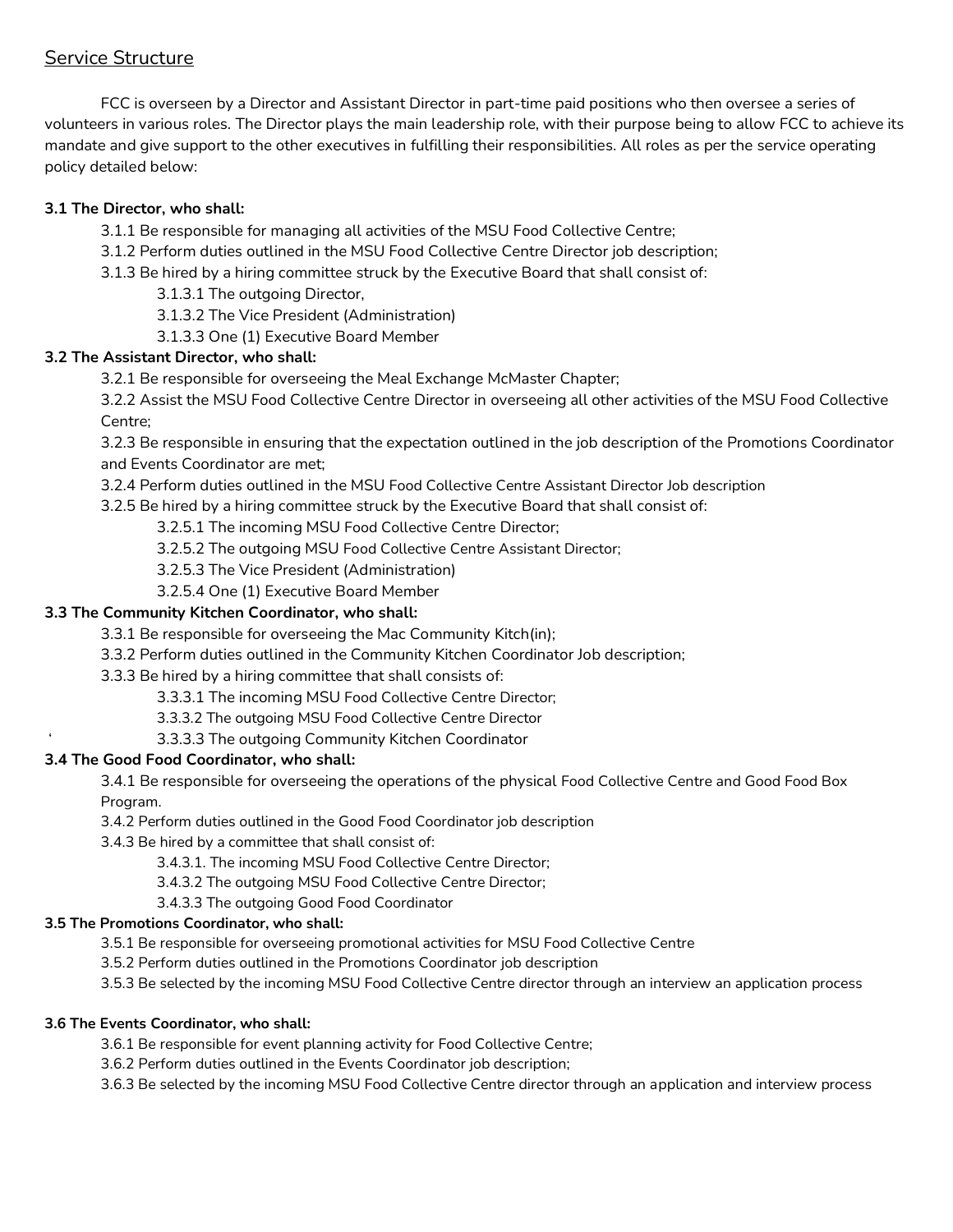## **INTERNAL RESEARCH**

#### General Student Body Survey

The general student body survey consisted of 47 questions to gauge how effectively FCC delivers its services to the student body. This allows for reviewers to understand how the student body perceives the service and will allow us to gain an understanding of where there exist areas to make service delivery or communication with the student body more efficient. There were 264 responses to the survey, with the slight majority from first year students. As this represents only about 1% of the student body, this is not a highly representative sample.

The greatest number of responses came from Science students (38%) followed by Social Science and Engineering students (both about 13%). Approximately 89% of respondents were domestic students from Ontario, with those from out of province and international students making up the remainder.

In order of greatest to least number of respondents, the three largest ethno-racial groups were White/European (38%), East or Southeast Asian (23%), and South Asian (22%). Cisgender women made up the supermajority of respondents (76%) with most of the remainder made up of cisgender men, and about 6% made up of individuals of various non-cisgender identities. About 81% of respondents were heterosexual, with the remaining 19% comprising various homosexual, asexual, and bi/poly/pansexual identities.

Each of the three options of residence (those who live in McMaster residences, students who live in off-campus housing, and students who commute) were selected by approximately 1/3 of respondents. Average annual family income appeared to be within the range of \$100,000 to \$150,000 though likely at the lower end. Most respondents originated from family units composted of four to five individuals.

Generally, respondents felt that the role of FCC (from the definition provided) was appropriate and should be expanded. Most stated they had first learned of FCC through either the MSU Instagram, the FCC Instagram page, or friends and acquaintances, though almost ½ of respondents did not know of FCC prior to the survey. The fact that such a large portion of survey respondents did not know of FCC prior to the survey may be the result of the greater number of respondents, meaning a greater portion of the student body unfamiliar with MSU services in general took part in the FCC survey. The same three methods of communication (MSU Instagram, FCC Instagram, and friends/acquaintances) were also the main means by which respondents continued to hear of or interact with FCC after having already learned of the service. Use of Instagram, use of physical promotions, and collaboration with both MSU and McMaster services were generally described as the most impactful means by which respondents felt FCC can increase its profile. Collaboration with student clubs, use of TikTok, and collaborations with Hamilton Community groups were also noted as areas where respondents felt FCC should invest future resources to increase its impact.

**Figure 1.** A figure to show platforms/methods which general student body survey respondents believe should be used to expand awareness of the service.

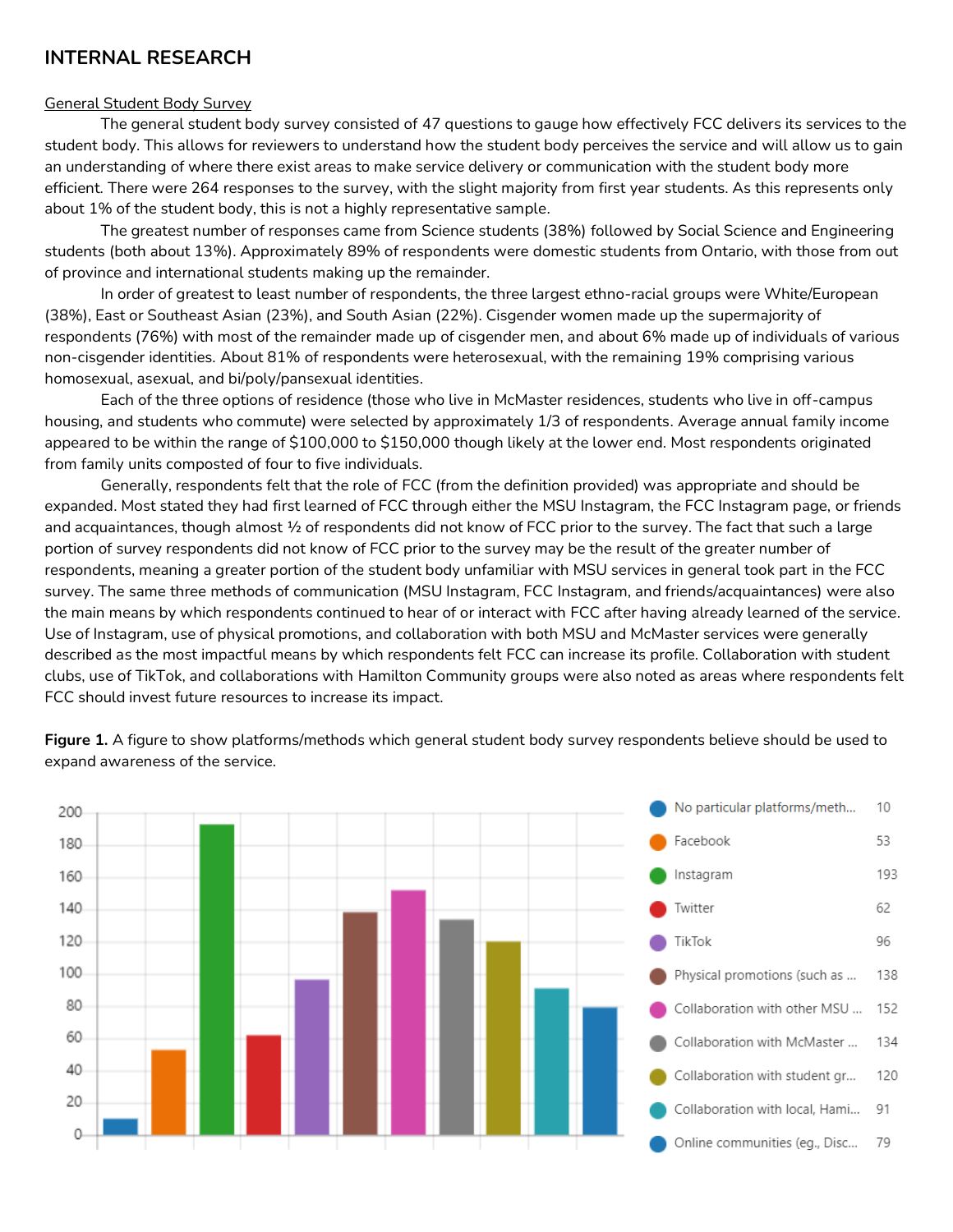Only approximately 26% of respondents were aware of Lockers of Love. Only about 21% of the proportion aware of Lockers of Love in fact made use of the program. When reviewing the reasons for use or lack of use, we see very positive feedback. Income insecurity, the variety of culturally-specific food options, quality of food options, and convenience were all cited approximately equally as reasons for use of Lockers of Love, showing that the program indeed is fulfilling its purpose regarding food insecurity gaps that exist within the McMaster community. 85% of respondents who did not use Lockers of Love but were aware of the program decided to forgo using the service as they simply had a lack of need. The remaining 15% felt there was a lack of diverse food options, a low quality of produce, and a lack of convenience. However, when comparing the proportion who did not use the service due to perceived low quality of the program, they are outnumbered by those who did use the program due to perceived high quality by a ratio of 2:1. Therefore, while improvements can be made to quality, diversity, and accessibility of the Lockers of Love program, overall, we see positive response from the community at large. There was widespread support for an online option to be continued as a means by which Lockers of Love gift cards are received, with 60% supporting this model, 14% supporting the previous in-person model, and 26% showing no preference. Thus, further expansion and focus on the online method of delivery is prudent moving forward. More than 95% of all respondents who were previously aware of Lockers of Love (no matter if they did or did not use the service) recommended the program, signifying how positively the service is received and potential for expansion moving forward.



**Figure 2.** A figure to show student preferences for in-person or online models for Lockers of Love.

Only approximately 17% of respondents were aware of the Community Kitchen Workshops. Only 1/3 of these individuals made use of the program. When reviewing the reasons for use or lack of use by those knowledgeable about the workshops' existence, most respondents were decided against attending workshops as a result of other programs they were enrolled in, conflicts with classes and extracurriculars, or simply due to a lack of need. 0 reporting their lack of engagement as being motivated by perceived lack of program quality. 100% of respondents either moderately or strongly agreed that workshops made use of culturally-specific and equitable methods in instruction, with approximately 85% feeling attending the workshops benefitted their cooking skills. Out of all survey respondents, more than 52% of respondents gave preference for in-person programs to be brought back in the future, with 13% preferring online, 23% giving no preference, and only 12% stating they would not attend workshops of either type.

Moving to the Good Food Box, 23% had previous knowledge of this program existing. Only 1/3 of these individuals made use of the program, though there was unanimous recommendation of the program by these users to other students. Of the five metrics, Quantity, quality, cultural diversity, variety, and ease of purchase of the Good Food Box were all supported by approximately 1/5 of respondents as reasons for their use of the program. When compared to those who felt the quantity, quality, cultural diversity, variety, and ease of purchase of the Good Food Box was lacking, those who held a positive perception outnumbered detractors by a ratio of 3:1. Overall, in excess of 86% of respondents moderately or strongly recommended the Good Food Box program and hoped for its expansion.

**Figure 3.** A figure to show respondent sentiment on the following question, "Based on the description, pictures, and any previous experience with the Good Food Box, do you think it should be more heavily marketed and promoted to students?"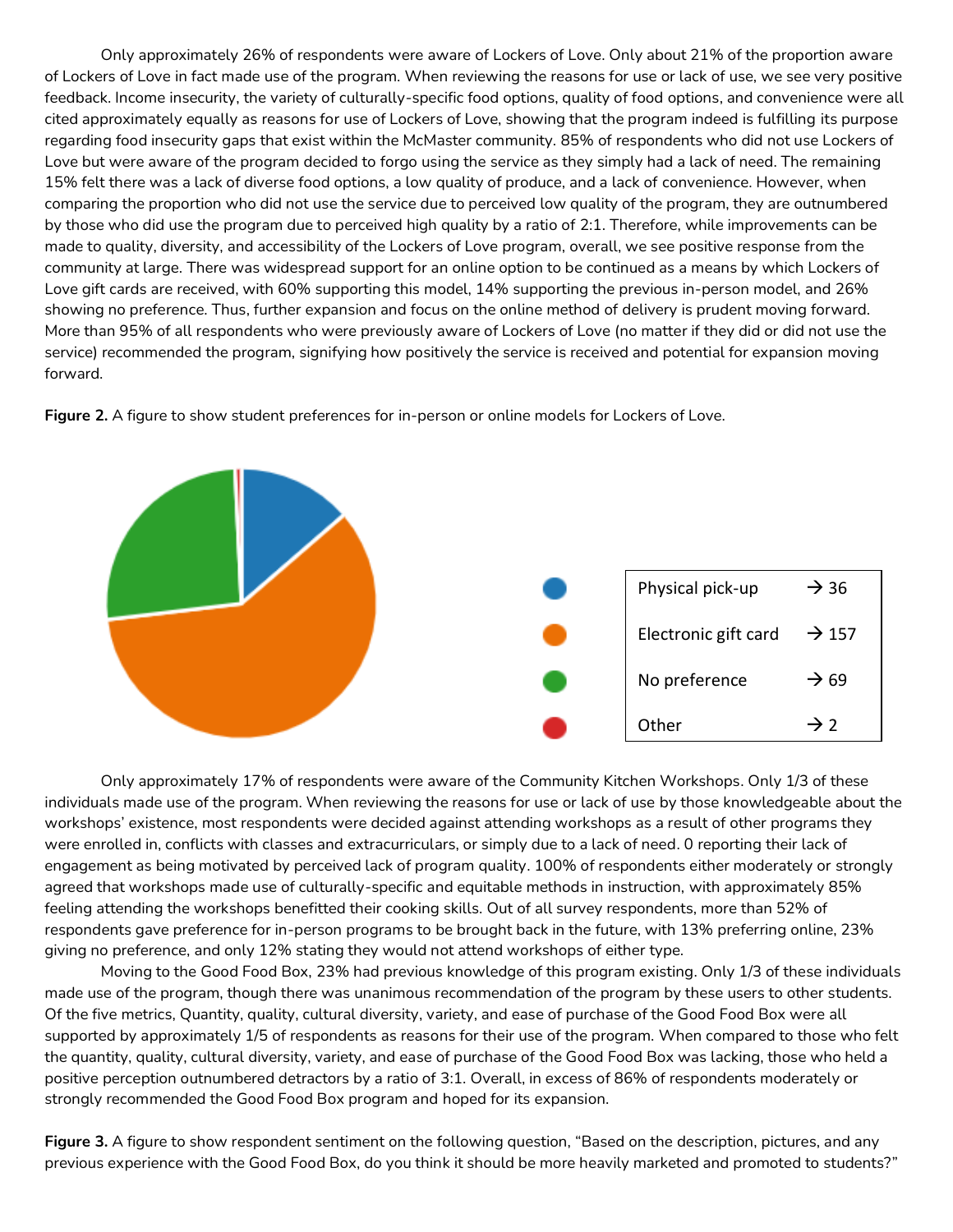

Finally, similarly positive sentiments were also given to the Cultivating Change webinar series. Only about 12.5% of respondents were aware of the webinars, but half of those individuals attended. There was unanimous recommendation of the webinar series by attendees. Variety and quality of speakers, combined with the high organizational quality and educational content of the webinars were the main reasons attendees held positive perceptions. Quality of videos and the positive environment created were also noted by respondents as favourable attributes of the webinars. Out of the respondents who were previously aware of the Cultivating Change webinars but chose not to attend, the majority (53%) did not attend due to conflicts with classes, work, or extracurriculars. Approximately 24% felt there were insufficiencies in the quality of the webinars, speakers, or the degree that webinars were welcoming to attendees, though in absolute terms, these individuals were outnumbered by 4:1 compared to those who felt the webinars excelled in the same metrics. It is important to note than 30% felt they received similar information from other sources, including from other programming of FCC, thus modifying programming and content covered by different events held by FCC may be worthwhile to ensure greater scope of knowledge can be disseminated to the community. Overall, 76% of all respondents either moderately or strongly agreed with the mission of the Cultivating Change workshops and hoped to see them expanded.

#### Volunteer and Executive Survey

The executive and volunteer survey consisted of 47 questions to gauge how effectively FCC's executives and volunteers view its functioning and delivery of services to the student body. This allows for reviewers to understand how the leadership and volunteers of FCC perceives the service and will allow us to gain an understanding of where areas for improvement exist. There were 13 responses to the survey, which represents approximately 35% of all executives and volunteers with FCC.

Health Science represents the faculty from which the greatest number of volunteers and executives originate, with nearly half (46%) from that faculty. Social Sciences is a distance second (23%), with the remainder of respondents evenly divided between the Science and Arts & Science faculties. Third year and fourth year students represent the years with the greatest number of respondents, with 100% of respondents being domestic students from Ontario.

In order of greatest to least number of respondents, the four ethno-racial groups in which all respondents identified were East or Southeast Asian (61%), White or European (23%), South Asian (8%), and Black or Sub-Saharan African (8%). Cisgender women made up a clear majority of respondents (92%) with all other respondents identifying as cisgender men and 0 respondents stating a non-cisgender identity. 61% of respondents were heterosexual, with the majority of the remainder having either a bi/poly/pansexual identity.

Approximately 1/3 of respondents fall in each of the three housing groups, namely those who live in off-campus housing, those that commute, and those that live in McMaster residences. Average annual family income appeared to be within the range of \$100,000 to \$150,000, likely in the middle of the range. Most respondents originated from family units composted of four to five individuals, with both parents/guardians having an average of a Bachelor's degree in education.

Generally, respondents felt that the role of FCC (from the definition provided) was appropriate, but unlike the general student body survey, were more lukewarm regarding expansion. Most stated they had first learned of FCC through the FCC Instagram. In addition to the FCC Instagram, on-campus promotional material, the MSU Instagram, FCC Facebook, and friends/acquaintances were the main means by which respondents continued to hear of or interact with FCC after having already learned of the service. Collaboration with other MSU Services, local Hamilton community clubs/groups, McMaster University services/initiatives, and student clubs/groups, as well as greater use of the FCC Instagram were methods viewed by the respondents as the most effective means by which the awareness of FCC can be expanded.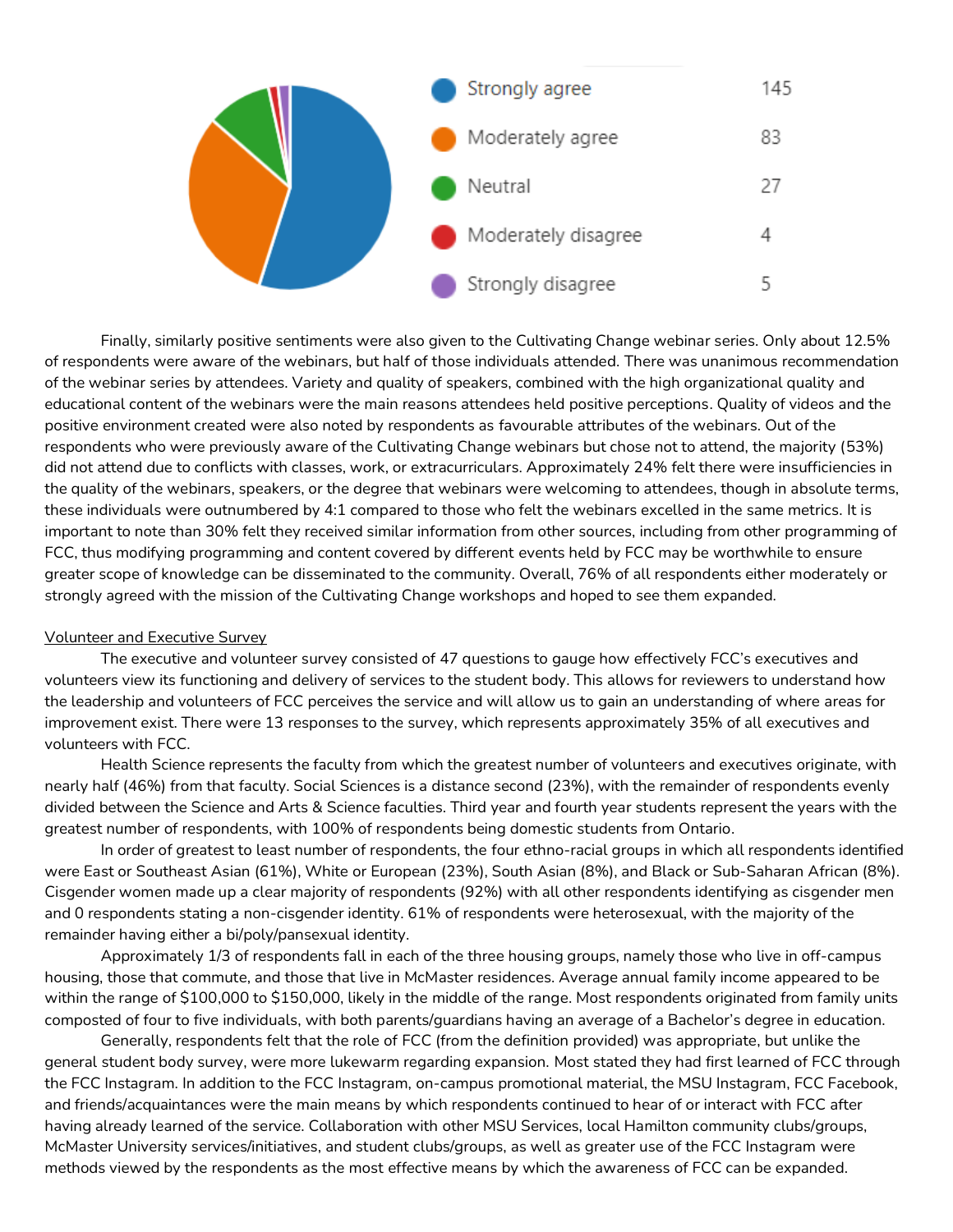**Figure 4.** A figure to show platforms/methods which executive/volunteer survey respondents believe should be used to expand awareness of the service.



Communication between FCC and both the Marketing & Communications Department and the Underground was viewed as being quite efficient, though opportunities for improvement in regards to communication with the Underground do exist. Similarly, communication between FCC and MSU Administration has space for improvement as it was simply viewed as being adequate. Job descriptions were also seen as being appropriate to expected task and work. Similarly, the workload expected of individuals did not impede on other responsibilities had by respondents and was viewed as very manageable. The hiring process was viewed as being fair and legitimate by the vast majority of respondents as well.

Executives and volunteers felt the Good Food Box generally had diverse, culturally-specific food items, fresh, high quality, nutritious food, and were easy and straight forward to produce. Regarding the Lockers of Love, executives and volunteers felt anonymity was consistently maintained and delivery of services to students was straightforward. The educational quality, cultural diversity, and environment during Cooking Workshops was also viewed positively by executives and volunteers. Finally, regarding the Cultivating Change webinars, the educational content, production quality, and the presence of an open, welcoming environment were all viewed as being strong and consistently present. Overall, this shows that that akin to the general student body, the programming offered by FCC is also viewed as being appropriate, useful, and of high quality by those within the service who create them. In relation to how content is delivered, volunteers and executives expressed significantly greater interest in more in-person events and programming.

In addition, volunteers expressed that they generally felt comfortable during trainings, during sessions, and during other events. They felt that they were also able to reach out to executives in the case of concerns or questions, and to receive other support during programs, before and after programs, during trainings, and during other events. Volunteers and executives also displayed strong trust in their fellow service members during events, and expressed positive sentiments regarding comfort, ease of collaboration, and success in event planning.

Furthermore, events such as trainings, competencies, and group events were generally viewed as being very appropriate, effective, and useful. Trainings were viewed consistently as being positive, useful tools that ensured successful delivery of service materials and consistently had welcoming environments. However, this sentiment did not apply to the utility of re-trainings, for which there was a neutral opinion regarding their usefulness. Regarding team building exercises, it is important to note that while about 1/3 of respondents felt the current arrangement was appropriate, a similar proportion felt that there were insufficient events, and the remainder (also about 1/3) felt there were excessive events. Equity, Diversity, and Inclusion trainings were also viewed as highly competent, with few areas for improvement in the views of respondents. Overall, the workload expected of respondents based on the job descriptions was viewed as being appropriate, rarely impeding the ability of those within the FCC team from achieving their other academic and extracurricular goals.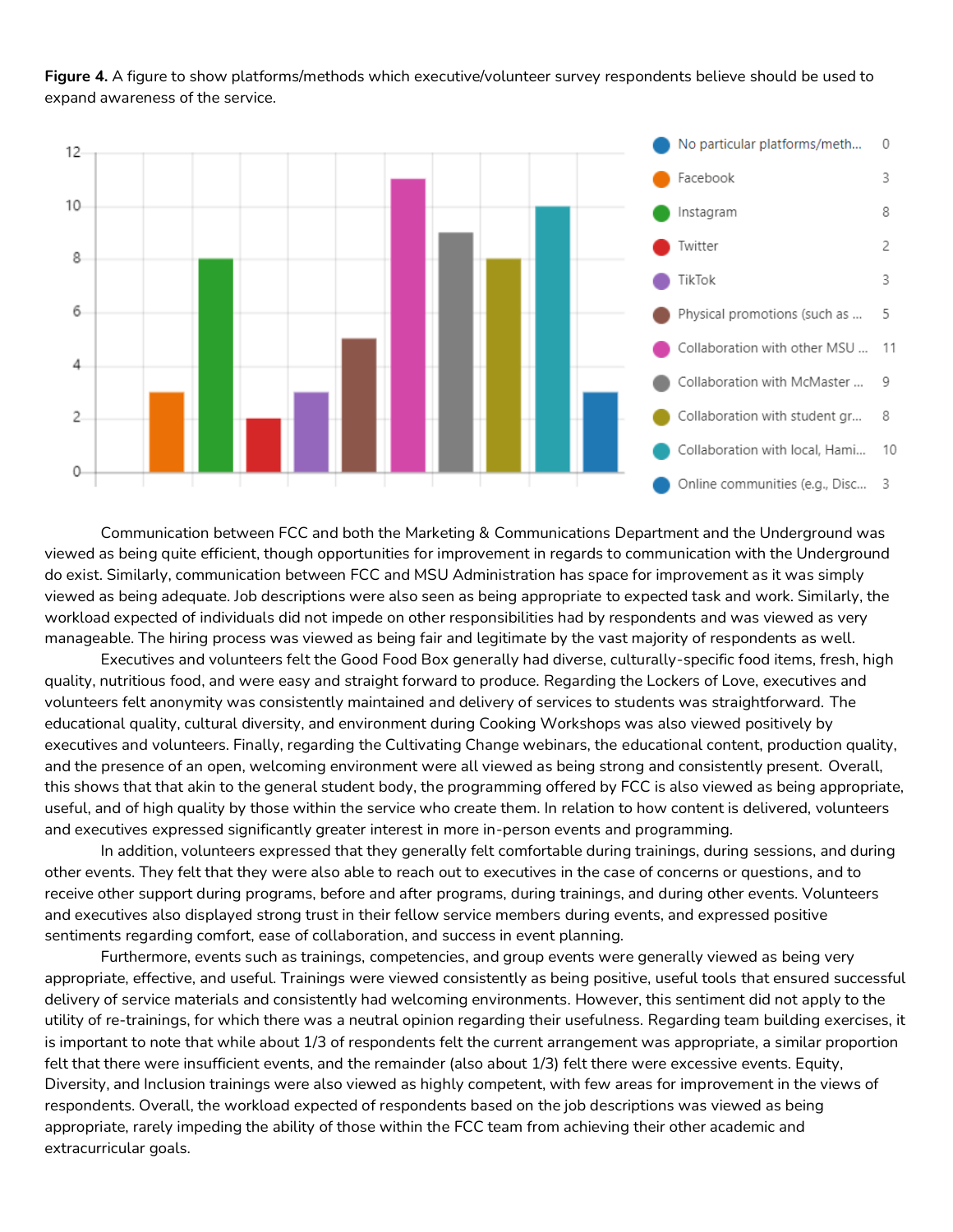**Figure 5**. A figure to show executive/volunteer sentiment regarding the utility of re-trainings. Responses were given to the following question: "Re-trainings were helpful to my success in FCC this year."



#### **EXTERNAL RESEARCH**

As a part of the external research strategy, Services Committee embarked on a research planning aimed to review all undergraduate student unions of universities in Ontario. While this goal was not met, in total, detailed information of relevant structures at other institutions was collected from more than 10 Ontario universities. This has helped shed light on the interesting and unique arrangements which exist at other educational institutions, and important areas in which the MSU can potentially improve delivery of programming by FCC. Unlike some of the other services reviewed, services similar to FCC were also far more prevalent at other student unions.

Brock University community offers a program called Food First, aimed at supporting students who are facing food insecurity. This service, while prominently displayed on the student union website, appears to be managed more centrally by Brock University itself. In addition to methods by which individuals can receive locally sourced produce, it also offers online recipe links via the r/EatCheapandHealthy subreddit and links to community food insecurity resources. In addition, there are links to Flipp and Flashfoods, apps which can be used to collate information from fliers about discounts at local grocers.

When looking at the Carleton University Community, we see that the Carleton University Student Association has a service called the United Support Centre, within which a Food Centre is included. This sub-service provides on-campus food support and advocacy services. They hold food preparation events and increase awareness of food insecurity and poverty in the Ottawa-Gatineau community. They also offer an Emergency Essentials Assistance Program which provides food hampers to students in need (pickup and delivery). Students are limited to 2 hampers per month. While specifics of the size and content of the hampers is limited, they appear to be widely similar to what is offered by FCC through the Lockers of Love program.

The Alma Mater Society, the undergraduate student union of Queen's University offers a Food Bank service which can give food insecure individuals access to food items free of charge in a confidential manner. They also appear to do some additional advocacy regarding food insecurity, though information is limited. It is important to note however that the fee for the Food Bank comes from a student fee from which students can opt-out.

The student unions at the University of Ottawa, University of Guelph, St. George Campus of the University of Toronto, University of Western Ontario, Wilfred Laurier University, and the University of Waterloo all have similar services to the MSU with various unique attributes. All offer confidential, free access to food for those in need. Some, such as the University of Windsor have specific limits to the number of times individuals can access food (4 times per month for food, once for hygiene products). The University of Ottawa Student Union has direct collaborations with local foodbanks, while the Scarborough Campus of U of T works with FoodShare Toronto to deliver food items to those in need. The St. George Campus of U of T requires students to formally register as being food insecure to receive necessary items. The undergraduate student unions of U of T also take a strong advocacy approach, in a manner similar to FCC. The same applies to the equivalent service at the University of Western Ontario, which takes a sharp focus on advocacy initiatives in addition to on-the-ground support for students.

In summary, we see that the services offered by FCC are in many ways similar to what is offered at other southern Ontario undergraduate student unions. Nonetheless, FCC is still one of the leaders, as it takes a strong advocacy focus and